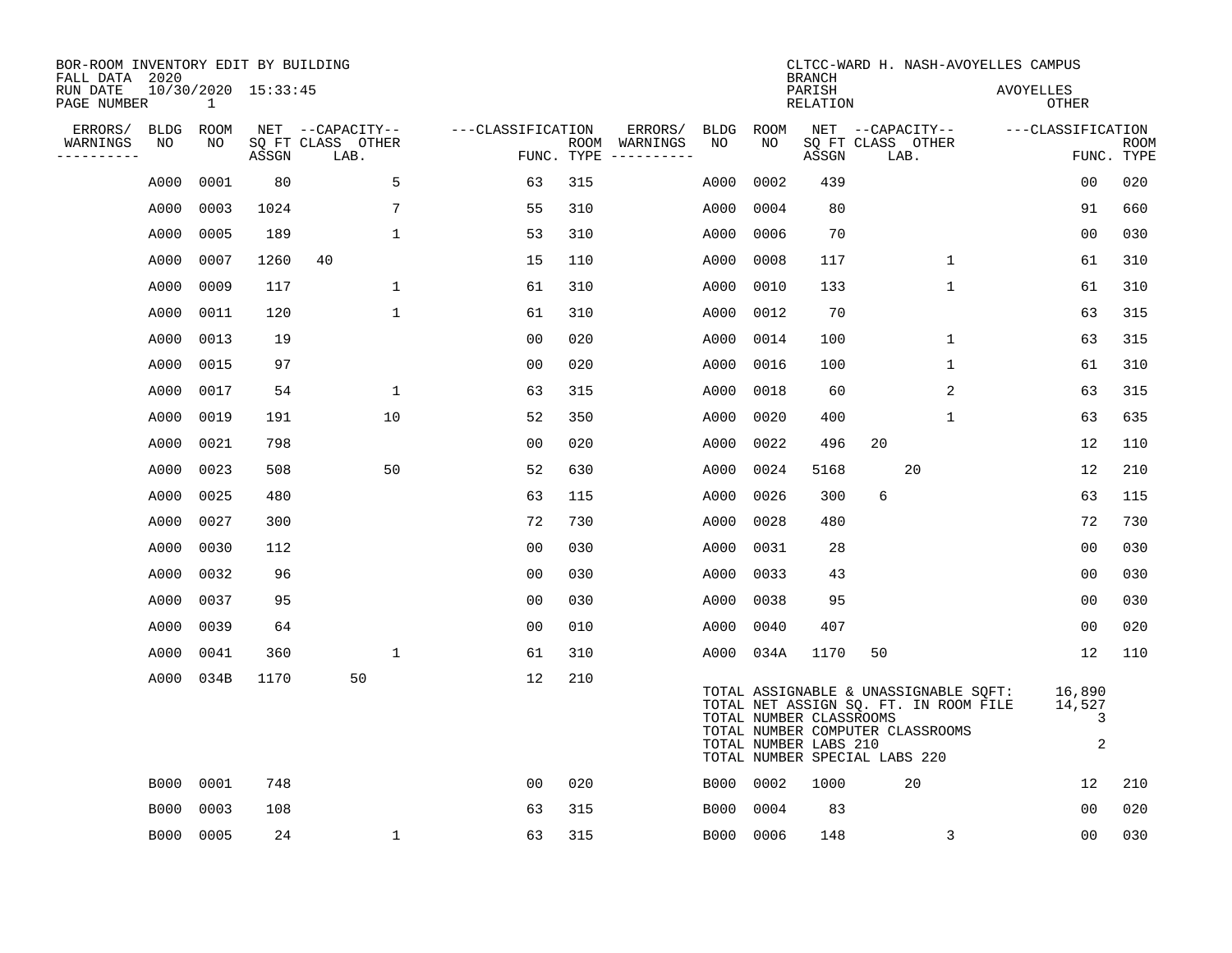| BOR-ROOM INVENTORY EDIT BY BUILDING<br>FALL DATA 2020 |             |            |                     |                                       |             |                   |            |                     |                   |                                                  | <b>BRANCH</b>             | CLTCC-WARD H. NASH-AVOYELLES CAMPUS                                                                                                                 |                                                          |             |
|-------------------------------------------------------|-------------|------------|---------------------|---------------------------------------|-------------|-------------------|------------|---------------------|-------------------|--------------------------------------------------|---------------------------|-----------------------------------------------------------------------------------------------------------------------------------------------------|----------------------------------------------------------|-------------|
| RUN DATE<br>PAGE NUMBER                               |             | 2          | 10/30/2020 15:33:45 |                                       |             |                   |            |                     |                   |                                                  | PARISH<br><b>RELATION</b> |                                                                                                                                                     | <b>AVOYELLES</b><br>OTHER                                |             |
| ERRORS/ BLDG<br>WARNINGS                              | NO          | ROOM<br>NO |                     | NET --CAPACITY--<br>SQ FT CLASS OTHER |             | ---CLASSIFICATION | ROOM       | ERRORS/<br>WARNINGS | <b>BLDG</b><br>NO | ROOM<br>N <sub>O</sub>                           |                           | NET --CAPACITY--<br>SQ FT CLASS OTHER                                                                                                               | ---CLASSIFICATION                                        | <b>ROOM</b> |
| . _ _ _ _ _ _ _ _ _                                   |             |            | ASSGN               | LAB.                                  |             |                   | FUNC. TYPE | -----------         |                   |                                                  | ASSGN                     | LAB.                                                                                                                                                |                                                          | FUNC. TYPE  |
|                                                       | B000        | 0007       | 15                  |                                       |             | 63                | 315        |                     | <b>B000</b>       | 0008                                             | 41                        |                                                                                                                                                     | 0 <sub>0</sub>                                           | 010         |
|                                                       | B000        | 0010       | 112                 |                                       | 1           | 00                | 030        |                     | B000              | 0011                                             | 59                        | 1                                                                                                                                                   | 00                                                       | 010         |
|                                                       | <b>B000</b> | 0012       | 42                  |                                       |             | 0 <sub>0</sub>    | 020        |                     | <b>B000</b>       | 0013                                             | 32                        |                                                                                                                                                     | 0 <sub>0</sub>                                           | 020         |
|                                                       | <b>B000</b> | 0014       | 281                 |                                       |             | 72                | 730        |                     | <b>B000</b>       | 0015                                             | 440                       | 1                                                                                                                                                   | 61                                                       | 310         |
|                                                       | <b>B000</b> | 0016       | 80                  |                                       | $\mathbf 1$ | 63                | 310        |                     | <b>B000</b>       | 0017                                             | 814                       | 20                                                                                                                                                  | 12                                                       | 210         |
|                                                       | <b>B000</b> | 0018       | 594                 | 18                                    |             | 12                | 210        |                     | <b>B000</b>       | 0020                                             | 38                        |                                                                                                                                                     | 00                                                       | 030         |
|                                                       | <b>B000</b> | 0021       | 27                  |                                       |             | 0 <sub>0</sub>    | 010        |                     | B000              | 0022                                             | 2737                      | 30                                                                                                                                                  | 72                                                       | 730         |
|                                                       | <b>B000</b> | 0023       | 127                 |                                       |             | 72                | 730        |                     | B000              | 0024                                             | 140                       |                                                                                                                                                     | 63                                                       | 315         |
|                                                       | B000        | 0026       | 312                 | 20                                    |             | 12                | 110        |                     | <b>B000</b>       | 0027                                             | 140                       |                                                                                                                                                     | 63                                                       | 115         |
|                                                       | <b>B000</b> | 0029       | 2700                | 16                                    |             | 12                | 210        |                     | <b>B000</b>       | 0030                                             | 122                       |                                                                                                                                                     | 63                                                       | 115         |
|                                                       | <b>B000</b> | 0031       | 72                  |                                       |             | 63                | 115        |                     | B000              | 0032                                             | 900                       |                                                                                                                                                     | 72                                                       | 730         |
|                                                       | B000        | 0033       | 248                 |                                       |             | 72                | 730        |                     | B000 0034         | TOTAL NUMBER CLASSROOMS<br>TOTAL NUMBER LABS 210 | 150                       | TOTAL ASSIGNABLE & UNASSIGNABLE SQFT:<br>TOTAL NET ASSIGN SQ. FT. IN ROOM FILE<br>TOTAL NUMBER COMPUTER CLASSROOMS<br>TOTAL NUMBER SPECIAL LABS 220 | 72<br>12,334<br>11,004<br>$\mathbf{1}$<br>$\overline{4}$ | 730         |
| 9                                                     | C000        | 0001       | 437                 | 6                                     |             | 12                | 110        |                     | C000 0002         |                                                  | 56                        | $\mathbf{1}$                                                                                                                                        | 61                                                       | 310         |
|                                                       | C000        | 0003       | 49                  |                                       |             | 63                | 115        |                     | C000              | 0004                                             | 130                       |                                                                                                                                                     | 63                                                       | 115         |
|                                                       | C000        | 0005       | 995                 | 18                                    |             | 12                | 210        |                     | C000              | 0006                                             | 61                        |                                                                                                                                                     | 00                                                       | 020         |
|                                                       | C000        | 0007       | 154                 |                                       |             | 63                | 115        |                     | C000              | 0008                                             | 466                       |                                                                                                                                                     | 72                                                       | 730         |
|                                                       | C000        | 0009       | 254                 |                                       |             | 72                | 730        |                     | C000              | 0011                                             | 14                        |                                                                                                                                                     | 00                                                       | 030         |
|                                                       | C000        | 0012       | 55                  |                                       | 2           | 0 <sub>0</sub>    | 030        |                     | C000 0013         |                                                  | 35                        | $\mathbf{1}$                                                                                                                                        | 00                                                       | 030         |
|                                                       |             | C000 0014  | 995                 | 18                                    |             | 12                | 210        |                     |                   | TOTAL NUMBER CLASSROOMS<br>TOTAL NUMBER LABS 210 |                           | TOTAL ASSIGNABLE & UNASSIGNABLE SQFT:<br>TOTAL NET ASSIGN SQ. FT. IN ROOM FILE<br>TOTAL NUMBER COMPUTER CLASSROOMS<br>TOTAL NUMBER SPECIAL LABS 220 | 3,701<br>3,536<br>1<br>2                                 |             |
|                                                       |             | D000 0001  | 119                 |                                       |             | 72                | 725        |                     |                   |                                                  |                           | TOTAL ASSIGNABLE & UNASSIGNABLE SQFT:                                                                                                               | 119                                                      |             |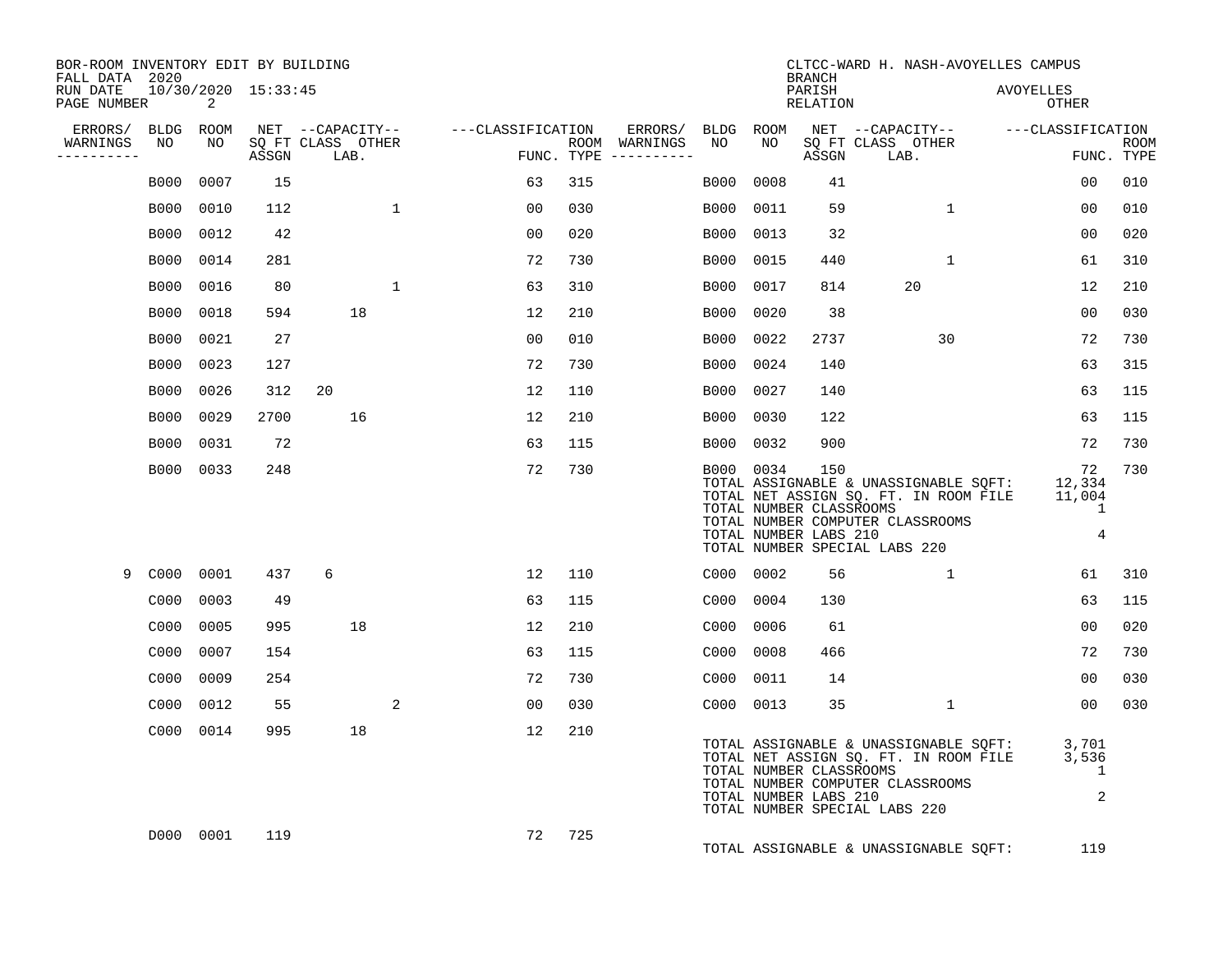| BOR-ROOM INVENTORY EDIT BY BUILDING<br>FALL DATA 2020<br>RUN DATE<br>PAGE NUMBER | 10/30/2020 15:33:45<br>3 |       |                                                                 |    |     |                                                              |           |    | <b>BRANCH</b><br>PARISH<br>RELATION                                                                                                | CLTCC-WARD H. NASH-AVOYELLES CAMPUS                                            | AVOYELLES<br>OTHER   |                           |
|----------------------------------------------------------------------------------|--------------------------|-------|-----------------------------------------------------------------|----|-----|--------------------------------------------------------------|-----------|----|------------------------------------------------------------------------------------------------------------------------------------|--------------------------------------------------------------------------------|----------------------|---------------------------|
| ERRORS/ BLDG<br>WARNINGS<br>NO.<br>---------                                     | ROOM<br>NO               | ASSGN | NET --CAPACITY-- ---CLASSIFICATION<br>SO FT CLASS OTHER<br>LAB. |    |     | ERRORS/ BLDG ROOM<br>ROOM WARNINGS NO<br>FUNC. TYPE $------$ |           | NO | SO FT CLASS OTHER<br>ASSGN<br>LAB.                                                                                                 |                                                                                |                      | <b>ROOM</b><br>FUNC. TYPE |
|                                                                                  |                          |       |                                                                 |    |     |                                                              |           |    | TOTAL NUMBER CLASSROOMS<br>TOTAL NUMBER COMPUTER CLASSROOMS<br>TOTAL NUMBER LABS 210<br>TOTAL NUMBER SPECIAL LABS 220              | TOTAL NET ASSIGN SQ. FT. IN ROOM FILE                                          | 119                  |                           |
|                                                                                  | E000 0001                | 177   | 2                                                               | 61 | 310 |                                                              | E000 0002 |    | 98                                                                                                                                 |                                                                                | 63                   | 315                       |
|                                                                                  | E000 0003                | 266   |                                                                 | 63 | 315 | 9                                                            | E000 0004 |    | 744<br>10<br>TOTAL NUMBER CLASSROOMS<br>TOTAL NUMBER COMPUTER CLASSROOMS<br>TOTAL NUMBER LABS 210<br>TOTAL NUMBER SPECIAL LABS 220 | TOTAL ASSIGNABLE & UNASSIGNABLE SQFT:<br>TOTAL NET ASSIGN SQ. FT. IN ROOM FILE | 12<br>1,285<br>1,285 | 110                       |
|                                                                                  | F000 0001                | 184   |                                                                 | 72 | 725 |                                                              |           |    | TOTAL NUMBER CLASSROOMS<br>TOTAL NUMBER COMPUTER CLASSROOMS<br>TOTAL NUMBER LABS 210<br>TOTAL NUMBER SPECIAL LABS 220              | TOTAL ASSIGNABLE & UNASSIGNABLE SOFT:<br>TOTAL NET ASSIGN SO. FT. IN ROOM FILE | 184<br>184           |                           |
|                                                                                  | H000 0001                | 1348  |                                                                 | 63 | 315 |                                                              |           |    | TOTAL NUMBER CLASSROOMS<br>TOTAL NUMBER COMPUTER CLASSROOMS<br>TOTAL NUMBER LABS 210<br>TOTAL NUMBER SPECIAL LABS 220              | TOTAL ASSIGNABLE & UNASSIGNABLE SOFT:<br>TOTAL NET ASSIGN SQ. FT. IN ROOM FILE | 1,348<br>1,348       |                           |